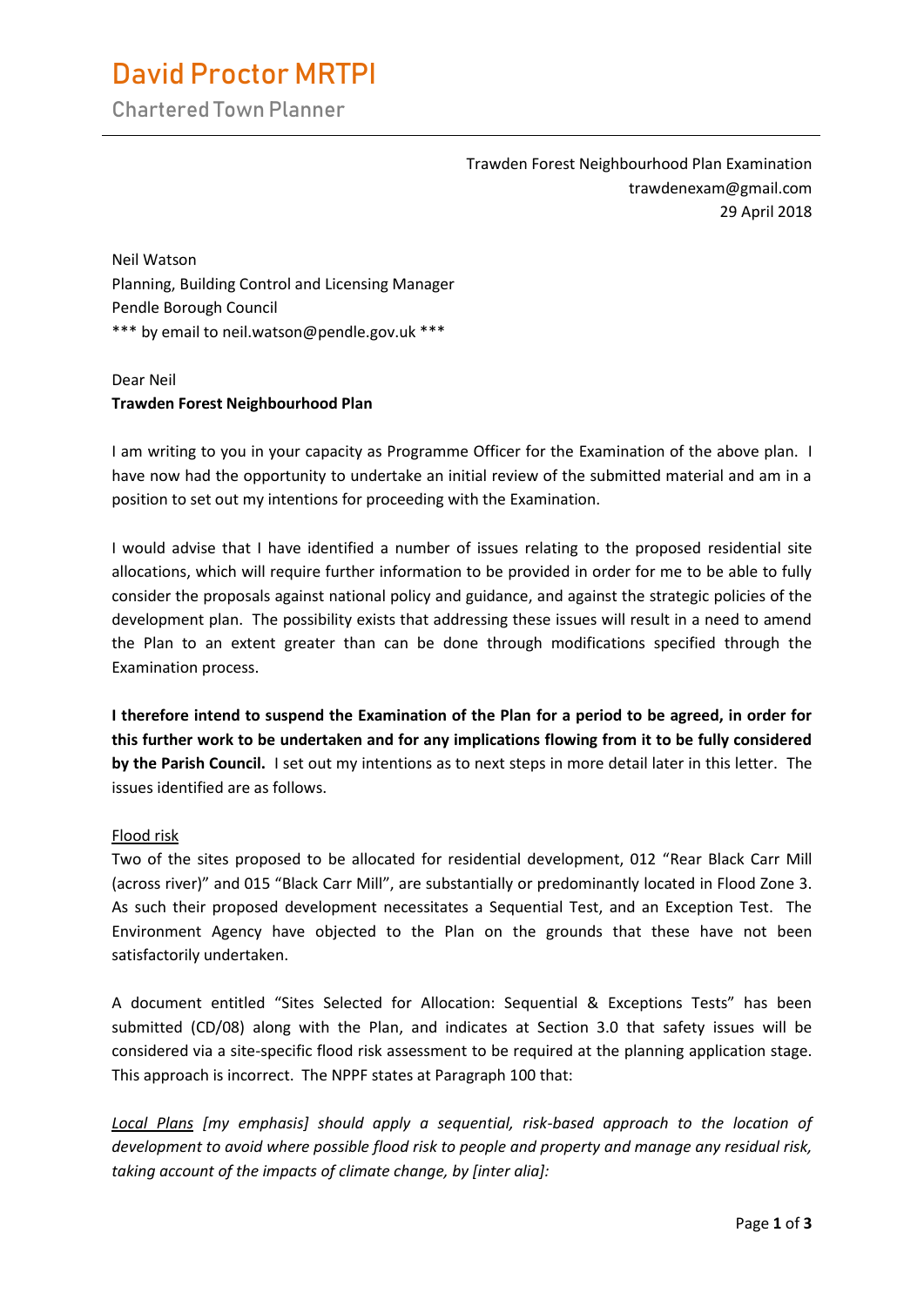- *applying the Sequential Test; and*
- *if necessary, applying the Exception Test*

Since the Trawden Forest Neighbourhood Plan is performing the same role as would a Local Plan in allocating sites for development, the requirement to undertake the Exception Test at plan-making stage applies in this instance. I would therefore request that you ask the Parish Council to commission site-specific flood risk assessments for Sites 012 and 015. This should respond directly to the requirements set out in the NPPF, in particular those in the second bullet of Paragraph 102. It should be noted that this bullet includes reference both to the safety of users of the development, and to the potential to increase flood risk elsewhere. I would expect consideration of the latter point to include an assessment of whether the existing mill performs any function as a flood defence.

It will be necessary for the conclusions of this further work, including any site specific policy requirements that need to be incorporated into the Plan as a result, to be the subject of further consultation with the Environment Agency and with the Lead Local Flood Authority. It will also be necessary for the Parish Council to consider:

- The requirement of the Environment Agency for an easement within the site(s) adjacent to Trawden Brook;
- The implications of this and the conclusions of the site specific FRA for the number of dwellings that can be accommodated on these sites, noting that the Plan as drafted envisages that Sites 012 and 015 will attain densities of 71 and 43 dwellings per hectare respectively; and
- Whether in view of the above, the range of sites proposed for allocation in the Plan are sufficient to accommodate the quantum of residential development being planned for.

#### Technical information in support of site allocations

Appendix 6 of the submitted Plan contains a summary of the site assessment exercise that has been undertaken to inform the proposed allocations. However neither the Plan nor the pack of supporting information include details of or justifications for the scores attributed to each criterion for each site; nor are details available as to who undertook the assessment or was consulted upon it.

I therefore do not have access to sufficient technical information relating to the proposed site allocations as regards site access, land contamination, any constraints arising from adjoining land uses, and so on. Nor do I have any information as to engagement with the owners of the sites proposed to be allocated, or confirmation that they are content for their sites to be allocated. Whilst my role is not to assess the soundness of the Plan as would an examiner of a Local Plan, I will nonetheless require this information in order to consider whether these aspects of the Plan are compliant with the strategic policies of the development plan, firstly in terms of the sites' ability to deliver the quantum of development called for by those policies, and secondly in terms of issues such as highway safety. I note that ensuring the robustness and deliverability of the Plan allocations will be important in supporting the Parish Council's aspirations in resisting development elsewhere.

It appears that much of this information may already be documented. If this is the case I will need to be provided with a copy of it please, and the document added to the list of submission documents. I